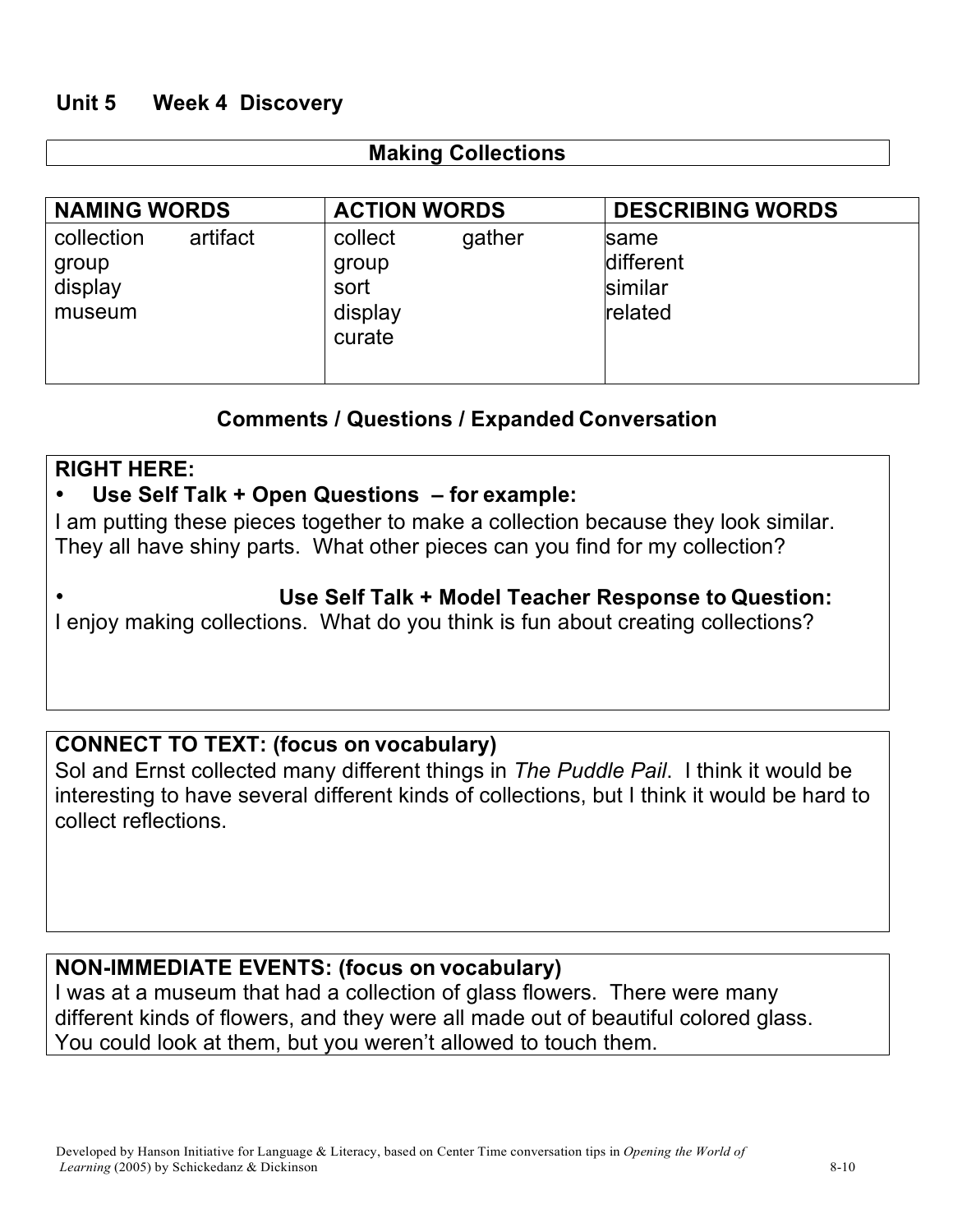# **Unit 5 Week 4 Art Studio**

#### **Stained Glass Collage**

| <b>NAMING WORDS</b>                              | <b>ACTION WORDS</b>           | <b>DESCRIBING WORDS</b>           |
|--------------------------------------------------|-------------------------------|-----------------------------------|
| cellophane<br>stained glass<br>shadow<br>surface | shine<br>illuminate<br>design | translucent<br>opaque<br>colorful |

# **Comments / Questions / Expanded Conversation**

#### **RIGHT HERE:**

## • **Use Parallel Talk – for example:**

You made a design with your stained glass that reminds me one of the reflections we saw in *The Puddle Pail*. It looks like lots of sparkling stars in the night sky.

#### **Build Up Vocabulary:**

You made a turtle. You designed a turtle image. That is an elaborate and detailed turtle that you created with stained glass.

## **CONNECT TO TEXT:**

Let's make stained glass images of the animals that lived by the pond in the book, *Play With Me.* What animals were in that book?

#### **NON-IMMEDIATE EVENTS:**

I went to the Museum of Fine Arts in Boston and I saw an exhibit of different kinds of stained glass. That museum has stained glass, sculptures, and paintings.

Let's pretend that we have an art museum here in our class.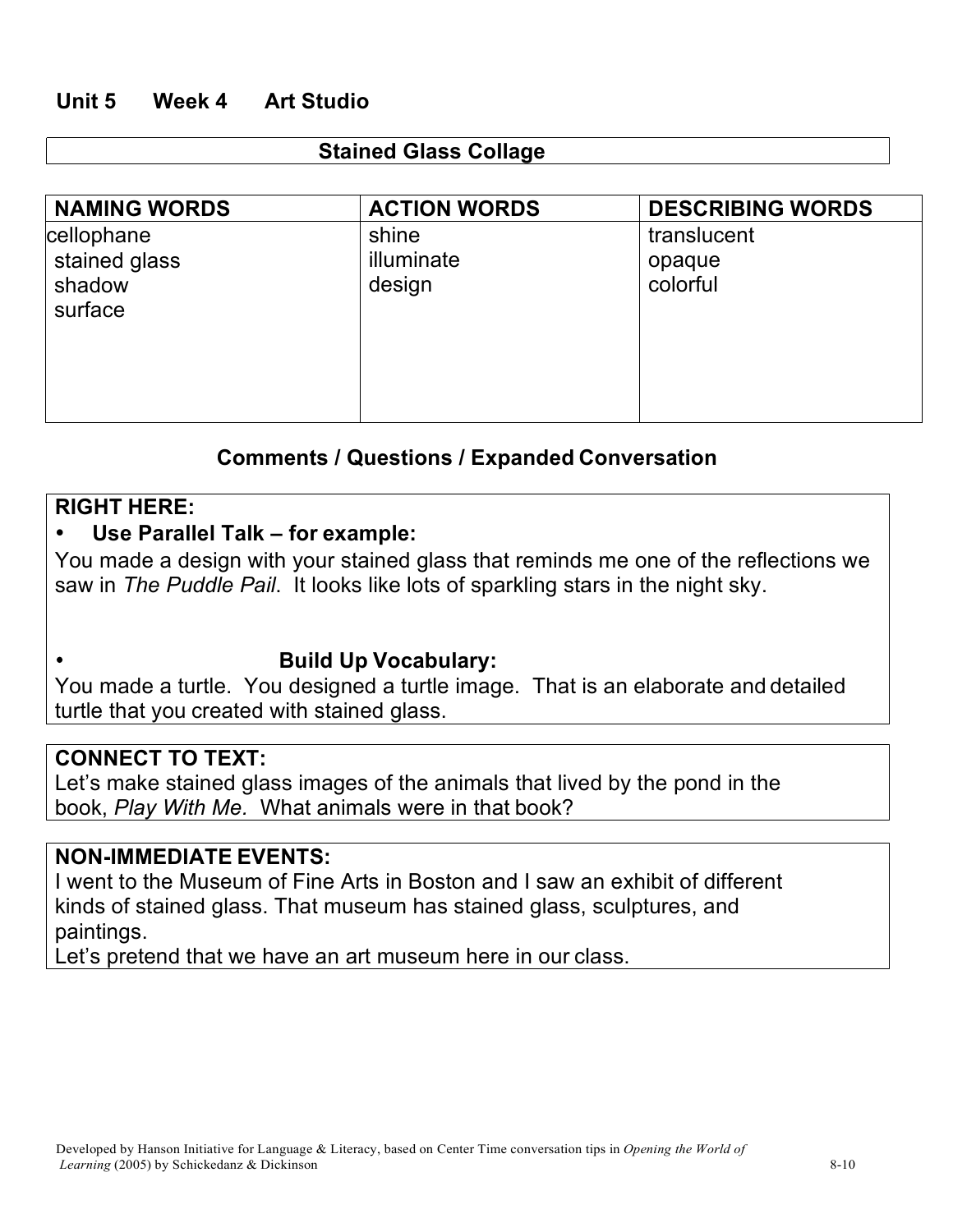# **Unit 5 Week 4 Art Area/Easel**

## **Paintings Inspired by** *Dreams*

| <b>NAMING WORDS</b>                                                             |                                          | <b>ACTION WORDS</b>                         |                                      | <b>DESCRIBING WORDS</b>                   |                             |
|---------------------------------------------------------------------------------|------------------------------------------|---------------------------------------------|--------------------------------------|-------------------------------------------|-----------------------------|
| scene<br>light<br>shadow<br>background flashlight<br>illustration<br>windowsill | colors<br>puppies<br>reflection<br>mouse | paint<br>design<br>draw<br>observe<br>shine | create<br>combine<br>shade<br>notice | unique<br>interesting<br>artistic<br>tiny | unusual<br>creative<br>huge |

## **Comments / Questions / Expanded Conversation**

## **RIGHT HERE:**

# • **Use Parallel Talk + Forced Choice Questions for example:**

You are painting the shadow of the puppy on the wall just like in the picture. Your painting reminds me of the illustration in the book. Should I create an illustration of a mouse's shadow or a puppy's shadow?

# • **Use Self Talk – for example:**

I am going to paint a huge mouse shadow. I am going to use dark paint. Look. Here is the tiny mouse and here is the huge shadow in my picture.

## **Use Encouragement to Support Effort – for example:**

That is a very unusual painting. It is one of a kind; you worked hard to make it different from everyone else's. It is unique!

## **CONNECT TO TEXT:**

In the book, *Dreams,* Roberto had a little paper mouse on his windowsill. It fell out of the window and cast a huge shadow as it fell. The shadow scared the dog away from the cat.

Let's paint some paper animals. We can cut them out and put them on the windowsill.

## **NON-IMMEDIATE EVENTS:**

What would happen if you took a flashlight and shined the light on your paper animal?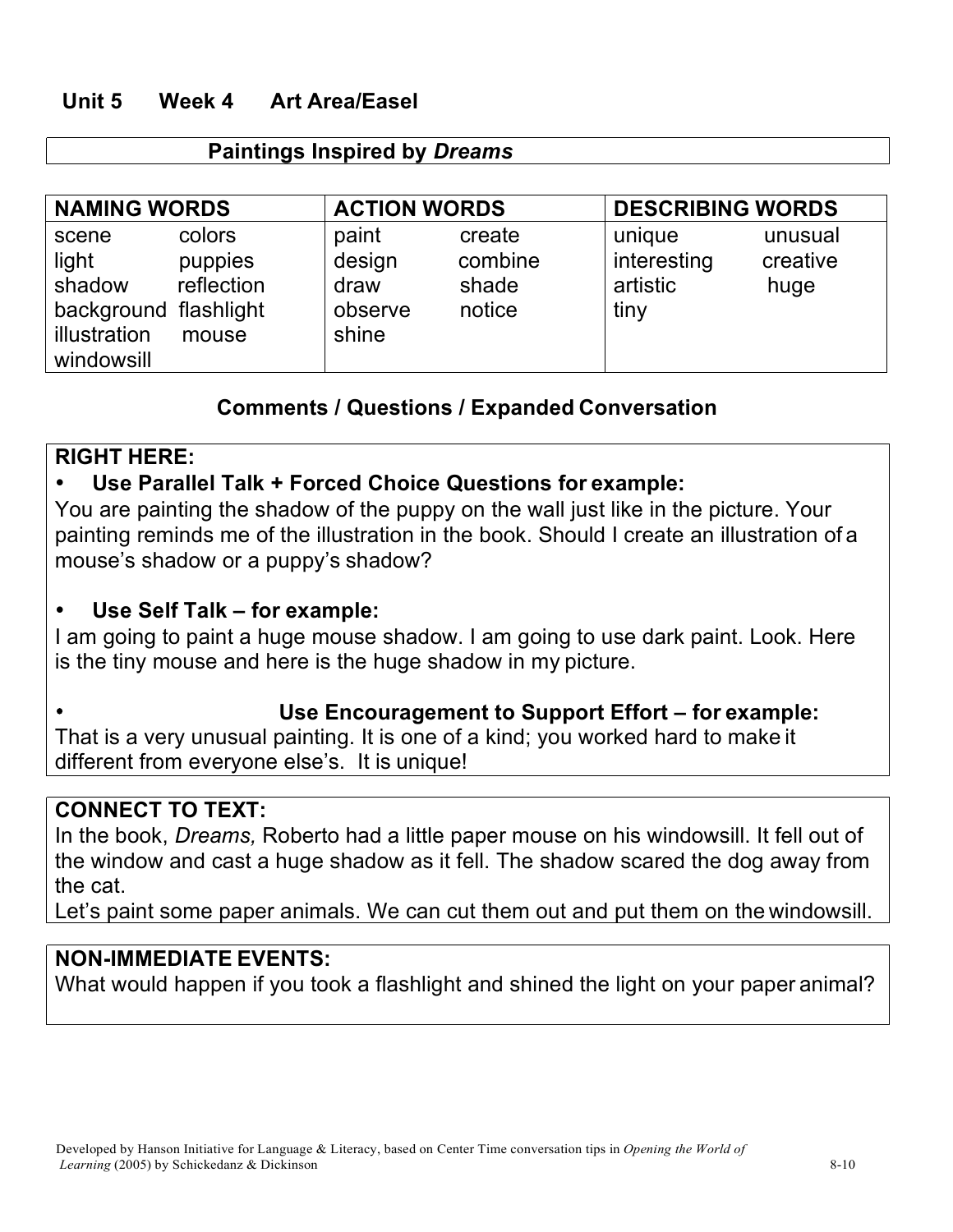# **Unit 5 Week 4 Puzzles and Manipulatives**

#### **Shadow Puzzles**

| <b>NAMING WORDS</b>              |                   | <b>ACTION WORDS</b>                       |                          | <b>DESCRIBING WORDS</b>                    |                                     |
|----------------------------------|-------------------|-------------------------------------------|--------------------------|--------------------------------------------|-------------------------------------|
| shadow<br>piece<br>part<br>whole | object<br>surface | solve<br>turn<br>rotate<br>match<br>align | add<br>place<br>complete | similar<br>matching<br>bottom<br>different | position words<br>left/right<br>top |

## **Comments / Questions / Expanded Conversation**

## **RIGHT HERE:**

# • **Use Parallel Talk + Prediction:**

You found piece that fits and attached it. I see the picture starting to emerge. What shadow do you predict this will be?

You are matching similar lines- curved lines and curved lines, straight lines and straight lines. That looks like a helpful technique for completing the puzzle.

# **CONNECT TO TEXT:**

In *Dreams* and *Night Shift Daddy* there were different kinds of shadows. I wonder what kinds of shadows we will see in these puzzles.

## **NON-IMMEDIATE EVENTS:**

I think I would like to take my camera and photograph some of the shadows that I see outside, and then I could turn those photographs into shadow puzzles like these.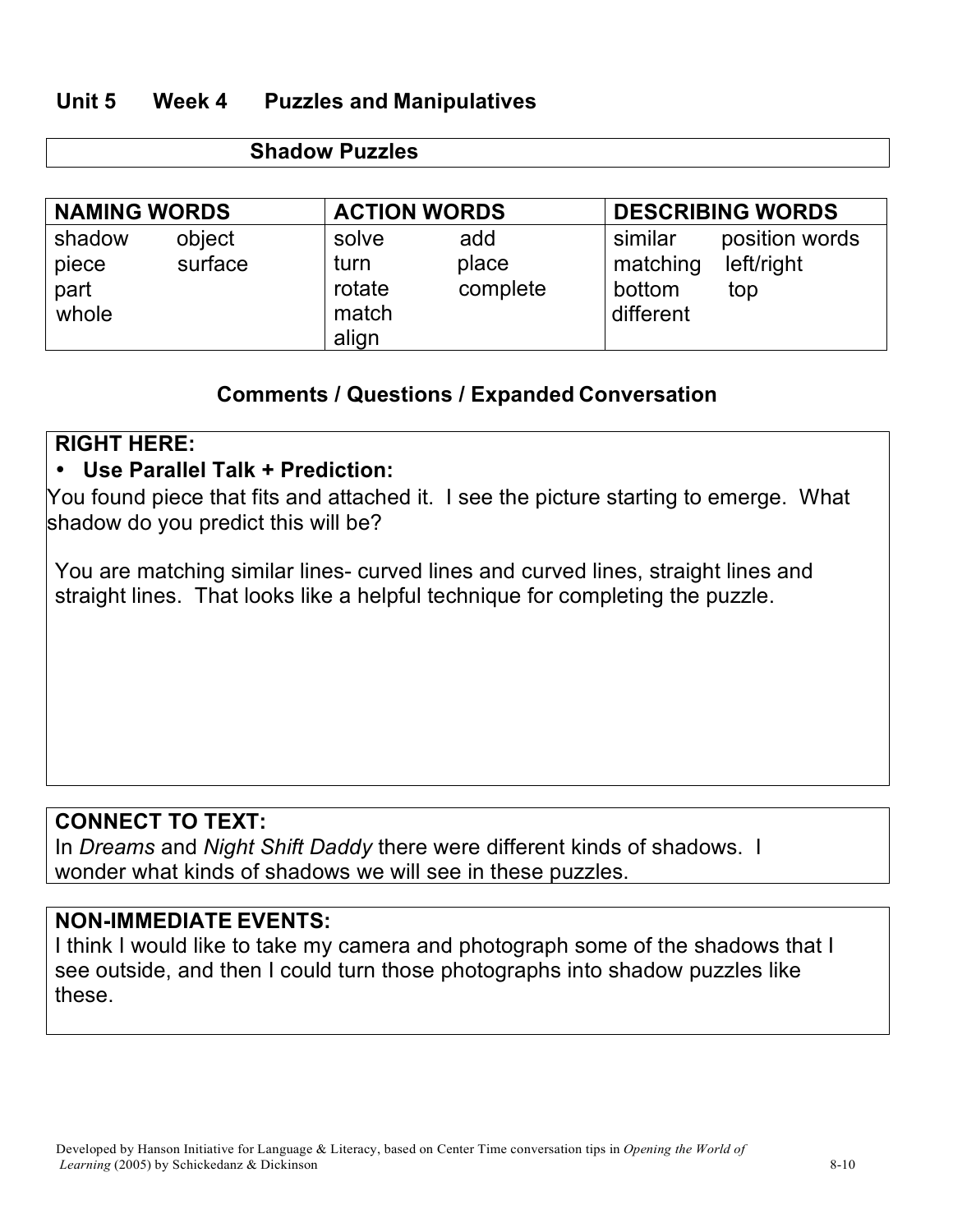# **Unit 5 Week 4 Blocks**

#### **Night City**

| <b>NAMING WORDS</b>                                                                     | <b>ACTION WORDS</b>                    | <b>DESCRIBING WORDS</b>                                           |
|-----------------------------------------------------------------------------------------|----------------------------------------|-------------------------------------------------------------------|
| structure<br>house<br>window<br>neighborhood<br>light<br>shadow<br>custodian<br>surface | sweep<br>construct<br>depict<br>create | transparent<br>dark<br>opaque<br>near<br>close / closer / closest |

# **Comments / Questions / Expanded Conversation**

#### **RIGHT HERE:**

• **Use Parallel Talk with a Focus on Morphology + Open Ended Question – for example:**

I see you are constructing a neighborhood. There are several houses close to each other. If you build them even closer they will be touching. Then they will be the closest they can be. What else would be near these houses in a neighborhood?

## • **Use Self Talk + Open Ended Questions – for example:**

I am building a tall building. I am framing it so that it has many windows. It looks like an apartment building where many families can live. What do you think it would be like to live in a building like this? (pause for a response) How do you think people can get to the top floor?

#### • **Use Parallel Talk + Open Ended Questions for example:**

When you shine a flashlight on the building it makes a shadow because the walls of the building are opaque. The light can't shine through the walls, it reflects off the walls. But, if you shine it through the window, what happens? (pause for response) The light shines through it because it is transparent.

# **CONNECT TO TEXT:**

This tall building with many windows reminds me of the building where the daddy worked as a custodian in the book *Night Shift Daddy*. I wonder if we can think of a way to illustrate dreams in the different windows.

## **NON-IMMEDIATE EVENTS:**

I lived in an apartment building on the third floor and I walked up the stairs. There is an elevator in the building where I live now. How do you get upstairs where you live?